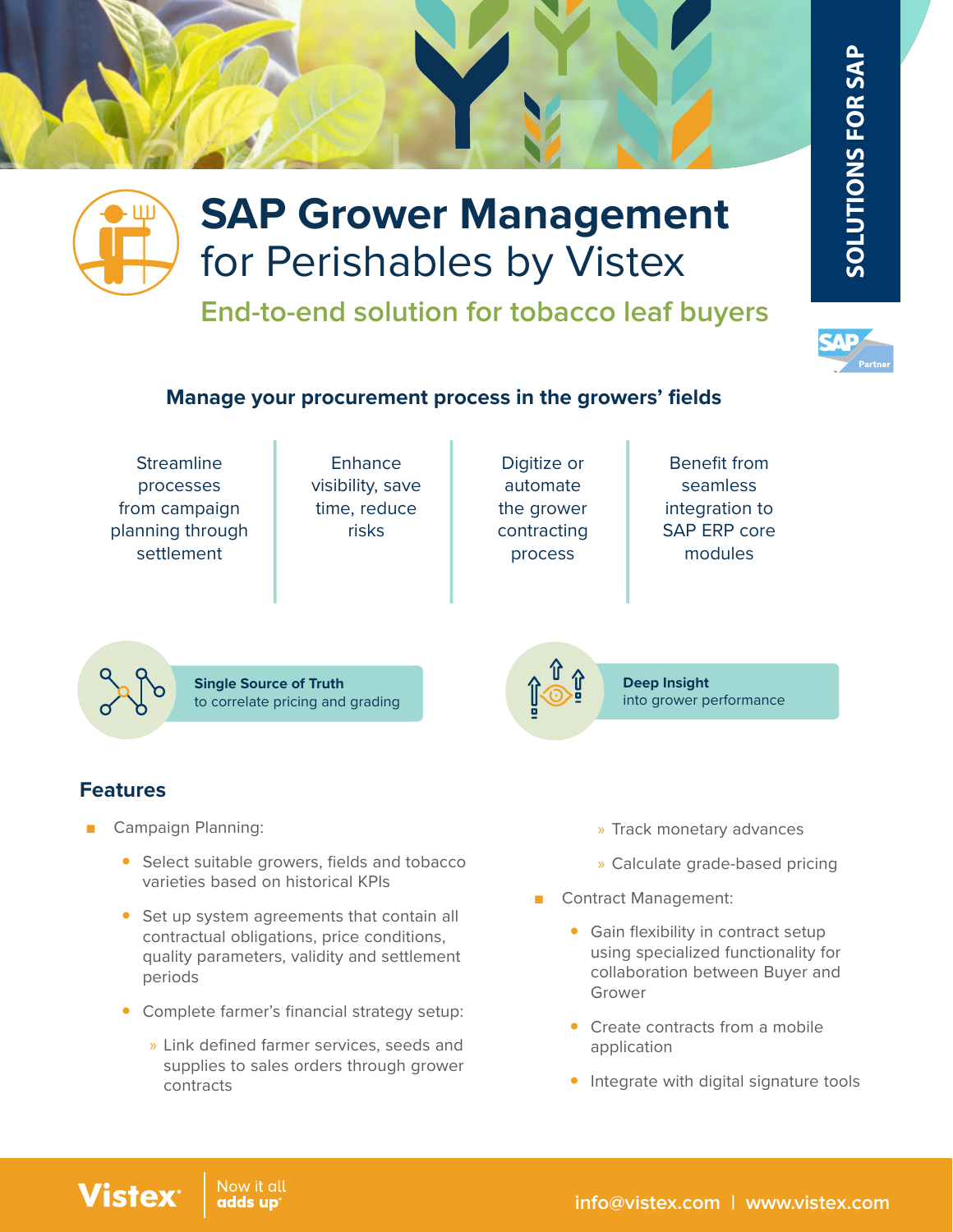- Record net weight and grade of bales with corresponding traceability information (origin, variety, season, etc.)
- Leverage mobile application integration for scouting and quality control of operations in the growers' fields
- Automate settlements by clearing documents for defined periods and setting the purchase status to 'ready-to-pay'

### **Benefits**

- Retain full traceability of purchased tobacco leaves
- Respond quickly and precisely during your campaign by maintaining insight into growers' crop rotation information, diseases scouting and field operations follow-up
- Reduce costs of sourcing tobacco leaves by decreasing contract administration time, facilitating improved approval processes, and aligning contracted quantities to factory demand

■ Control field operations and efficiently manage your sustainability initiatives with seamless integration of SAP Farm Management by Vistex

■ Leverage performance data to optimize campaign planning based on historical field contracts, and quantity and grading of received tobacco leaves

### **Grower Management Native integration with SAP ERP**